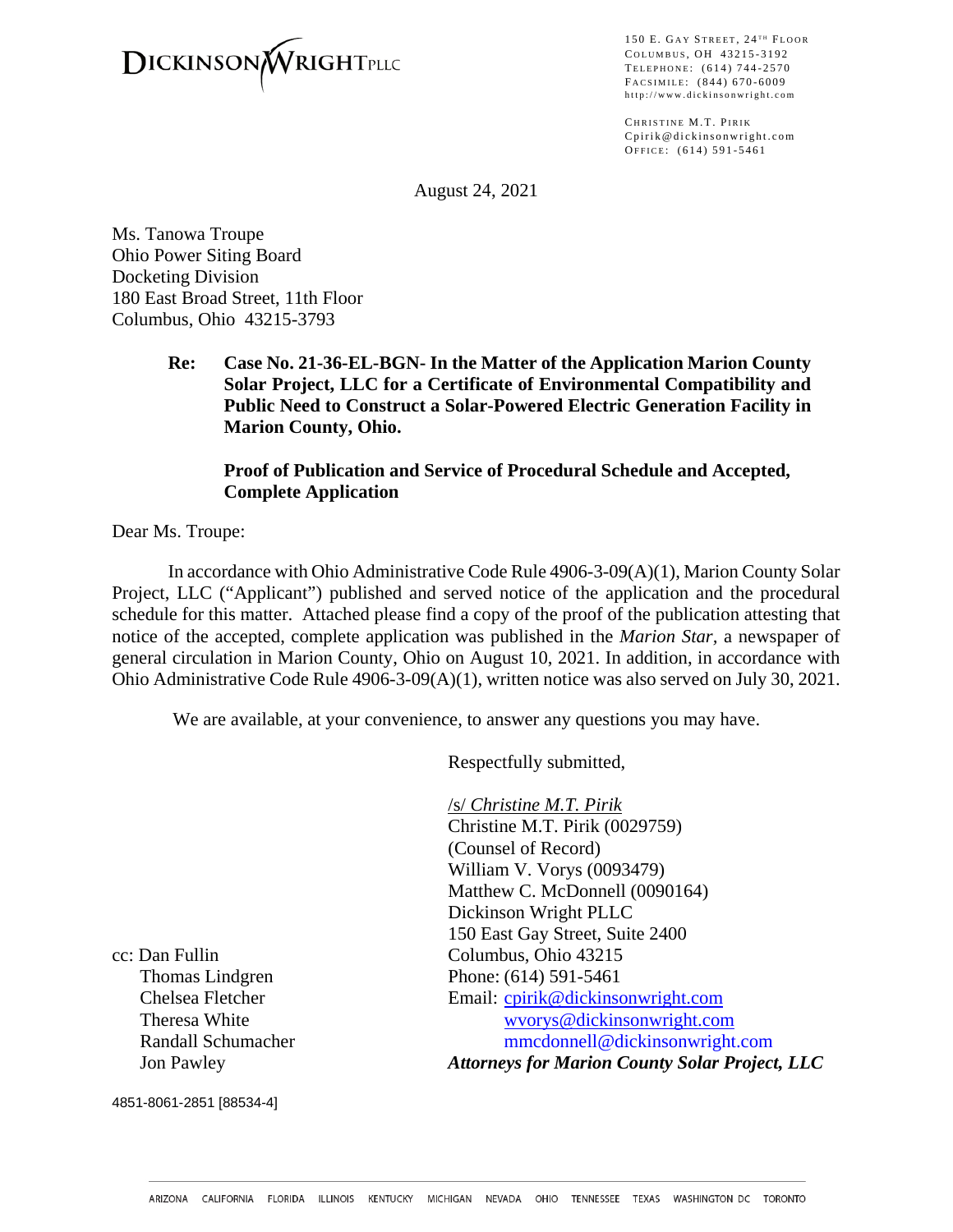

Advertiser:

**DICKINSON WRIGHT PLLC - BRITTANY SMITH** 150 E. GAY ST.<br>COLUMBUS, OH 43215-3130

## **AFFIDAVIT OF PUBLICATION**

Newspaper:

MCO-Mar-Marion Star

**LEGAL NOTICE ATTACHED** 

### **STATE OF WISCONSIN**

RE: Order #: GCl0702377

Letten  $1.$ 

Sales Assistant

Account #: 0000003272 Total Amount of Claim: \$495.00

for the above mentioned newspaper, hereby certify that the attached advertisement appeared in said newspaper on the following dates: 8/10/2021

 $\rightarrow$ 

Subscribed and sworn to me this 10th day of August, 2021

Men allen

NOTARY PUBLIC

 $1 - 7 - 99$ 

**Commission Expires** 



Last Run Date: 8/10/2021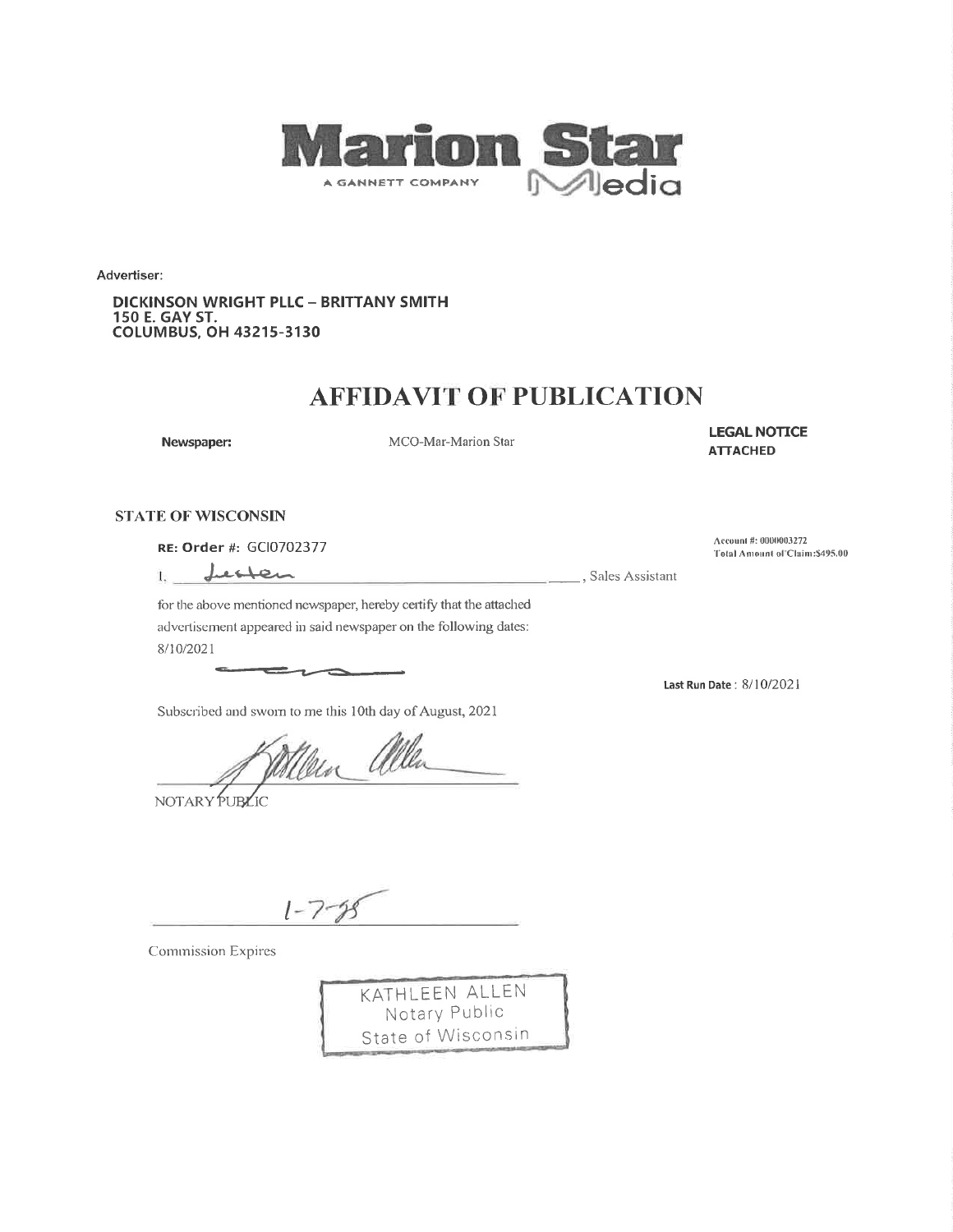OH-GCI0702377-01

### Notice of Proposed Major Utility Facility

Marion County Solar Project, LLC, a wholly-owned subsidiary of Savion, LLC, is proposing to build the Marion County Solar Project, a solar-powered generation facility located in Marion Township, Marion County. The facility will have a maximum total<br>project generating capacity of up to 100 megawatts. The purpose of the facility is to generate renewable resources.

Marion County Solar Project, LLC filed its application with the Ohio Power Siting Board (OPSB) for a certificate to construct,<br>operate, and maintain the proposed facility in OPSB Case No. 21-36-EL-BGN. A copy of the applic

- (1) A local public hearing, pursuant to R.C. 4906.08(C), where the OPSB shall accept oral testimony from any person, co on Tuesday, September 28, 2021, at 6:00 p.m. at the Evers Arena, 220 E. Fairground St., Marion Ohio 43302.
- (2) An adjudicatory hearing to commence on Thursday, October 28, 2021, at 10:00 a.m. 11th Floor, Hearing Room 11-D, at the offices of the Public Utilities Commission of Ohio, 180 East Broad Street, Columbus, Ohio 43215-3793.

Consistent with CDC Guidelines and the May 17, 2021 Ohio Department of Health Order, unless otherwise specified by the facility,<br>individuals who are not fully vaccinated should continue to wear a face covering and socially

Public comments can be provided in writing on the OPSB's website at https://opsb.ohio.gov/wps/portal/gov/opsb/help-center/ contact-us, by electronic mail to contactOPSB@puco.ohio.gov, or by mail to the OPSB 180 E. Broad St., Columbus, OH 43215.<br>Written comments should reference Case No. 21-36-EL-BGN.

The following officials have received electronic copies of the accepted complete application filed with the OPSB: Marion County<br>Commissioners: Marion County Engineer: Marion County Auditor's office: Marion City/County Regi Marion Township Trustees; Marion Township Fiscal Officer; Marion Township Fire Department; and, Marion CanDo (Economic<br>Development). In addition, the following library was sent an electronic copy of the application, as wel ction at the OPSB offices, 180 É. Broad St., 11th floor, Columbus, OH 43215, 1-866-270-6772, and is available on the OPSB .<br>Dsite at <u>http://dis.puc.state.oh.us/CaseRecord.aspx?CaseNo=21-36&x=0&y=0</u> and Marion County Solar's website at <u>www</u> marioncountysolarproject.com

The following map shows the proposed layout of the Marion County Solar facility. An online version of the map and a link to additional detailed maps can be found here: www.marioncountysolarproject.com



In reviewing an application to construct, operate, and maintain a generation facility, such as the facility proposed by Marion County Solar, the OPSB considers the following criteria set forth in Ohio Revised Code (R.C.) 4906.10(A): (1) The nature of the<br>probable environmental impact: (2) That the facility represents the minimum adverse environmen state of available technology and the nature and economics of the various alternatives, and other pertinent considerations; (3) That the facility is consistent with regional plans for expansion of the electric power grid of the electric systems serving this state and interconnected utility systems and that the facility will serve the interests of electric system economy and reliability;<br>(4) That the facility will comply with R.C. 3704. 3734. and 6111 and all rules and standar under R.C. 1501.33, 1501.34, and 4561.32; (5) That the facility will serve the public interest, convenience, and necessity; (6) In<br>addition to the provisions contained in R.C. 4906.10(A)(1) to (6) and rules adopted under t addition to the provisions contained in R.C. 4906.10(A)(1) to (6) and rules adopted under those divisio on the viability as agricultural land of any land in an existing agricultural district established under R.C. 929 that is located within the site and alternative site of the proposed major utility facility; and (7) That the facility incorporates maximum feasible water conservation practices as determined by the OPSB, considering available technology and the nature and economics of the various alternatives.

R.C. 4906.07(C) provides that the chairperson of the OPSB shall cause each application filed with the OPSB to be investigated and shall, not less than 15 days prior to the date any application is set for hearing submit a written report to the OPSB and to the<br>applicant. A copy of such report shall be made available to any person upon request. Such investigation, and shall contain recommended findings with regard to R.C. 4906.10(A) and shall become part of the record and served upon all parties to the proceeding.

In accordance with R.C. 4906.08(C), the OPSB shall accept written or oral testimony from any person at the public hearing, but the right to call and examine witnesses shall be reserved for parties. However, the OPSB may adopt rules to exclude repe immaterial, or irrelevant testimony. Petitions to intervene in the adjudicatory hearing will be accepted by the OPSB up to 30 days following publication of the notice required by R.C. 4906.06(C) and Ohio Adm.Code 4906-3-09, or by August 31, 2021, whiche is later. However, the OPSB strongly encourages interested persons who wish to intervene in the adjudicatory hearing to file their petitions as soon as possible.

Petitions should be addressed to Docketing Division, the Ohio Power Siting Board, 180 E. Broad St., Columbus, OH 43215-3793 and cite Case No. 21-36-EL-BGN.

**Struggling to fll your open positions?**

# TIME FOR SOMETHING NEW!

Get your job openings in front of everyone!

Our editorial team is planning coverage Labor Day Weekend that focuses on the local job markets, with information on hiring trends and advice for jobseekers.

Get in front of our local news audience — online, in print, and on social media — for great exposure for your much-needed hiring boost!

**Take advantage of our LABOR DAY special offer for creative recruitment advertising solutions.**

## **LOCALIQ RECRUITMENT**

**CONTACT US TODAY TO LEARN MORE & GET STARTED! e. RECRUITADS@LOCALIQ.COM • p. 1-855-288-3272 WWW.LOCALIQRECRUITMENT.COM**



website at http://dis.puc.state.oh.us/CaseRecord.aspx?CaseNo=21-36&x=0&y=0 and Marion County Solar's website at www. tysolarproject.com.

On July 27, 2021, the OPSB established the procedural schedule in this case. The public will be given an opportunity to comment<br>on the proposed facility. The public hearing in Marion County Solar's OPSB case shall consist

DES MOINES, Iowa – Corn plants blanketed Morey Hill's fields last fall. But they weren't part of the record harvest he had been expecting.

They were sprouting from millions of seeds left in the wake of the hurricaneforce winds of the derecho that blew through the central third of Iowa a year ago.

The carpet of green fuzz would have been an impressive cover crop, Hill said, if it didn't represent the loss of his crop, flattened in the deadly Aug. 10, 2020, storm that swept across the state, ripping through homes, farms and businesses.

"The corn was looking so good and it just got flattened," said Hill, 70, who witnessed the storm roaring through his farmstead, listening with his wife, Rhonda, to the twist and crack of shattering trees above the wind's scream. Their 400 acres of cropland were among 6 million damaged in Iowa.

Though the derecho ended Hill's hopes for a record crop, it did set another record: The National Oceanic and Atmospheric Administration termed it "the costliest thunderstorm in U.S. history," causing \$11.5 billion in damage along its 770-mile course from South Dakota and Nebraska to Ohio.

Iowa families and businesses, the hardest hit, have filed 225,000 claims for \$3 billion in damage from the storm, the Iowa Insurance Division reports. Another 18,000 claims are outstanding, the agency says.

That total doesn't include the \$562 million that Iowa farmers claimed through federal insurance for damage to corn, soybeans and other crops from the derecho, drought and other extreme weather last year, U.S. Department of Agriculture data shows.

The American Farm Bureau Federation estimates Iowa lost about \$802 million in crops and pasture due to severe weather, with farmers absorbing about \$240 million of the losses. U.S.

House and Senate committees recently included farmers hit by the derecho in bills providing assistance to Americans who experienced natural disasters in 2020 and this year.

"Thank God for insurance or we wouldn't be farming this year," said Tim Bardole, who farms with his dad and son near Hill in Greene County, where winds in some areas hit 100 mph. Bardole lost about half of his 1,200 acres of corn; Hill's loss amounted to about twothirds of his 200 corn acres.

Even after months of picking twisted metal debris from fields, cutting up fallen trees and rebuilding and repairing homes, grain bins, barns and buildings, the work continues for many Iowa farmers and elevators, said Mike Naig, Iowa's agriculture secretary.

High costs for steel and other materials and labor shortages have slowed the recovery, Naig said. Wrecked bins at grain elevators and farms are the most obvious sign of the remaining work.

A crew was finishing some of the last work needed on Key Cooperative's new 400,000-bushel grain storage facility in Le Grand, Iowa, when the derecho hit.

About 45 minutes later, all but one bin was destroyed, along with towers,

conveyors and other grain-moving infrastructure, said Matt Brown, who manages the elevator, located east of Marshalltown.

The storm's timing couldn't have been worse for Iowa farmers and elevators. They were emptying grain from bins to make way for the new crop, leaving the structures even more vulnerable to the derecho's straight-line winds, which hit nearly 130 mph near Cedar Rapids. Without the grain to anchor them, huge bins crumpled like soda cans.

Iowa farmers and elevators lost about 100 million bushels of storage, costing about \$300 million to replace or repair, the Iowa Department of Agriculture says.

Almost all of Key's 13 locations had some damage, including the co-op's headquarters near Roland. "It's a day I'll never forget," said Jason Dubberke, Key Cooperative's grain manager.

No Key employees, contractors or customers were injured, though three people died in the storm in Iowa.

Key already had added outside and inside storage space, expecting a bumper crop, Brown said. But even with farmers hauling in only a quarter or so of their harvest, every employee with a commercial driver's license was pressed into service driving semi trucks.

"It was a dance, figuring out how many bushels of grain I had sitting on wheels" waiting to be dumped or moved out, Brown said.

Mid-States Millwright & Builders Inc. got a call from a farm customer to rebuild a grain bin even before the massive storm had cleared Iowa on Aug. 10, said Chris Schaudt, the company's vice president of sales.

Based in Nevada, Iowa, the company has since rebuilt and repaired 27 million bushels of grain storage in Iowa for farmers and cooperatives like Key.

Bardole, who farms near Rippey in central Iowa, said last year's harvest was a struggle.

Much of his family's bin-busting corn harvest lay on the ground. The hail that came with the derecho stripped nearly half his 1,100 acres of soybeans, pushing yields down to 5 to 12 bushels an acre. Greene County's 10-year average is 51 bushels.

Bardole also racked up \$20,000 in equipment damage from storm debris as he and his family tried to harvest fallen corn.

The derecho, and the drought that began last year and continues this summer, meant Iowa farmers harvested 11% less corn last year, at 2.3 billion bushels – and 2% fewer soybeans, at 494 million bushels. Still, Iowa led the nation in corn production, a title it's held for 27 consecutive years. Iowa also remains the second-largest soybean grower.

Bardole's battle will continue next year. With roughly half the state experiencing a moderate or severe drought, much of the corn that fell last year remains on the ground and has not yet germinated.

Bardole still sees a couple of bright spots from last year's storm: His son sheltered at a family's hog confinement, a decision that kept him from getting hit when power poles were downed on the highway he would have traveled.

And an oak tree his grandfather planted from an acorn survived, even though most of his groves were destroyed.

"It's been there a long time," Bardole said.



## Costs, labor hinder derecho recovery

## Iowa farmers still dealing with aftermath of storm



**Crews from Mid-States Millwright & Builders work on rebuilding damage at Key Cooperative near Marshalltown, Iowa. The location was one of many the organization lost to the Aug. 10, 2020, derecho that swept through the Midwest.** BRIAN POWERS/THE DES MOINES REGISTER

#### **Donnelle Eller** Des Moines Register

USA TODAY NETWORK